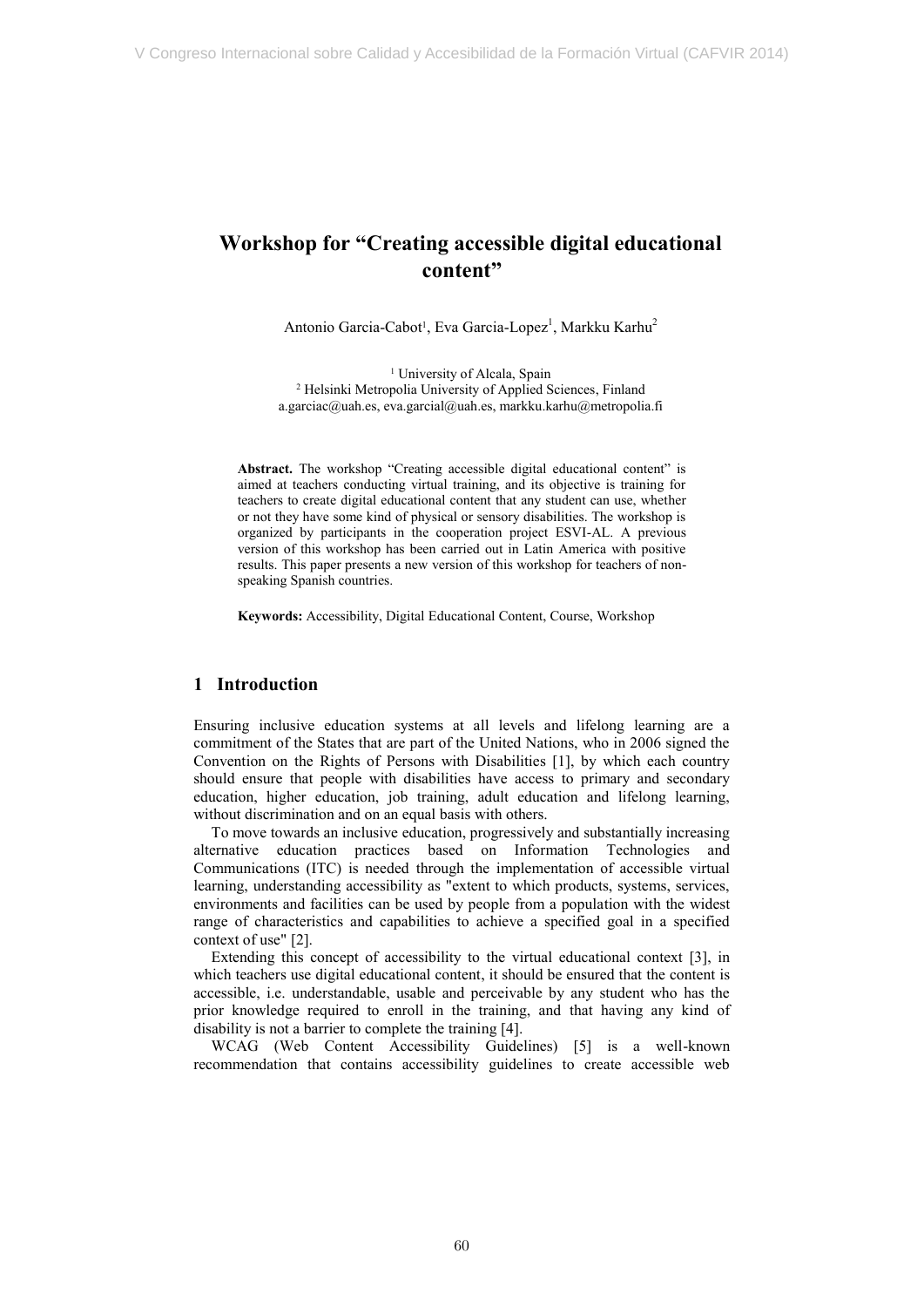content, but there are also other methods and/or mechanisms to make all digital content accessible. For these reasons, a workshop has been created, which teaches the main techniques that a teacher has to know for creating accessible digital educational content in the most commonly used formats in virtual training, such as text documents, slide presentations, PDF files, videos, audiobooks or web pages.

 A course called "Creating accessible digital educational content" is aimed at teachers conducting virtual training, and its objective is to provide training for teachers to create digital educational content that any student can use, whether or not they have some kind of physical or sensory disabilities. The workshop is organized by participants in a cooperation project called ESVI-AL [6], which aims to move towards virtual inclusive higher education in Latin America.

 This paper presents a new workshop about creating accessible educational content. In the Goals and Competences sections the objectives to be attained by the completion of the workshop and the competences to be achieved are presented, respectively. The next section analyzes the contents of the workshop and then the methodology of teaching and assessment set to pass the course. Finally, conclusions and future work are discussed.

#### **2 Goals**

 The objective of the workshop is to train teachers so they can create digital educational content in a way that is accessible to any student, whether they have or not any physical or sensory disability. Thus, a teacher will be able to create accessible educational content in different formats after finishing the workshop.

The specific objectives of the workshop are:

- Contribute to specific training of teachers, teaching them to create text accessible web pages. documents, slide presentations, PDF documents, audiovisual content and
- Create awareness among participants about the problems that students with disabilities have while studying subjects virtually.
- Participants to acquire skills needed in the use of tools for creating and reviewing accessible virtual educational content.
- Achieving teachers who learn this course become multipliers, actively involved in the training of other teachers.

#### **3 Competences**

The main competences to be acquired in the course are:

- Analyzing and correcting accessibility issues that a document created with a word processor such as Microsoft Word or OpenOffice Writer may have.
- Creating accessible documents using word processors such as Microsoft Word or OpenOffice Writer.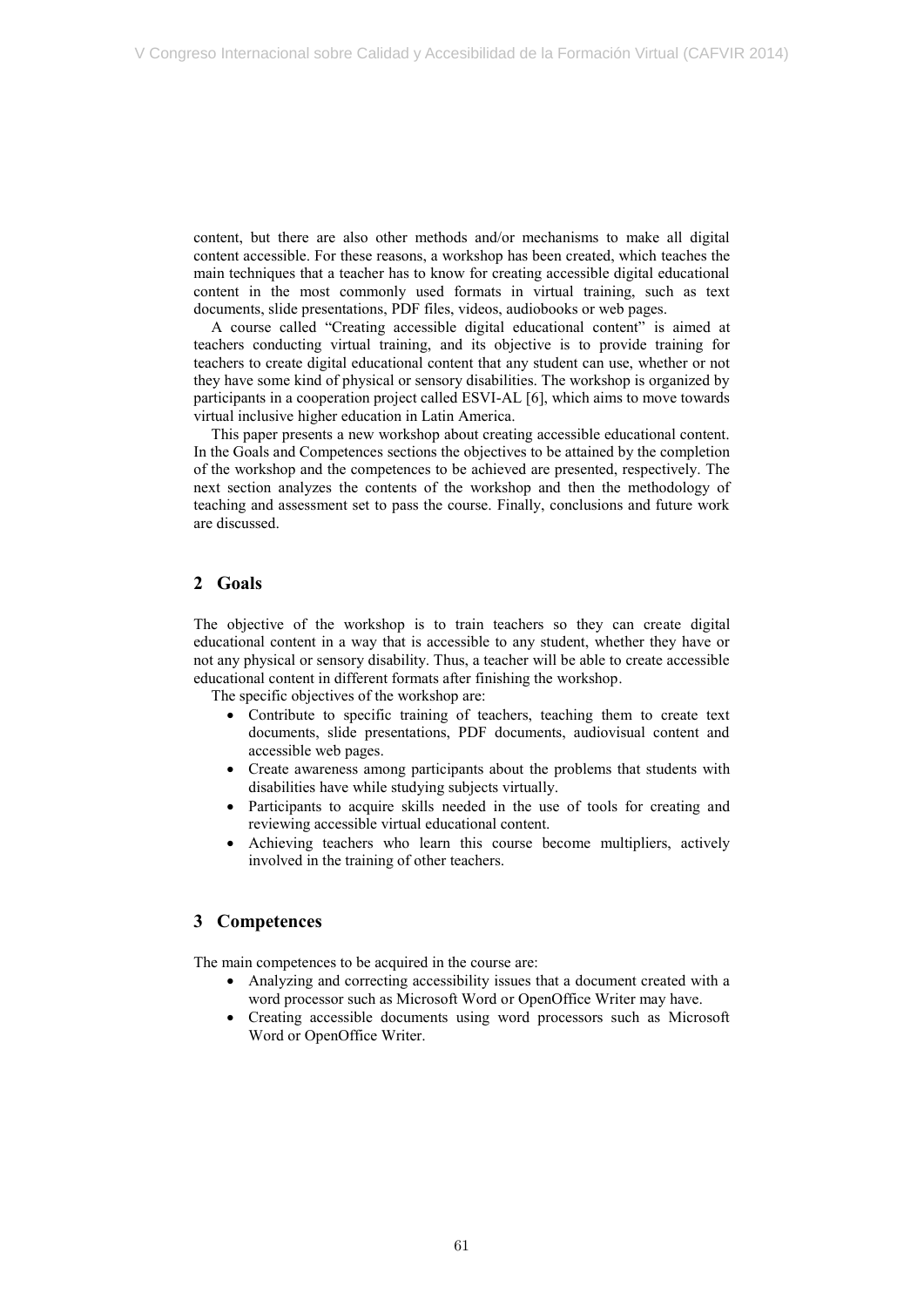- Analyzing and correcting accessibility issues that a slides presentation created with a presentation tool such as Microsoft Power Point or OpenOffice Impress may have.
- Analyzing and correcting accessibility issues that a PDF document may have.
- Creating accessible PDF documents.
- Analyzing and correcting accessibility issues that a video may have, adding captions and audio-descriptions.
- Creating audiobooks from accessible documents.
- Analyzing accessibility issues that a web page may have and solving them [5].

## **4 Content of the workshop**

 The workshop is composed of five mandatory lessons. The main topics to be explained in each lesson are shown in Fig. 1.



**Fig. 1.** Syllabus of the workshop

Lesson 1. How to create accessible text documents.

- Guidelines for creating accessible content in Microsoft Word. Some guidelines are explained, such as "the content should be written in brief and simple language", "indicate the language of the document", "use a sans-serif font of at least 12 points", etc.
- Accessibility evaluation tools. Some tools to evaluate accessibility in documents are shown, such as Microsoft Office and AccessODF.

Lesson 2. How to create accessible presentations.

- Creating accessible Microsoft PowerPoint presentations. Good practices for designing and creating accessible presentations are explained, and some general tips are given for creating effective presentations and presenting in an accessible way.
- Checking the accessibility of Microsoft PowerPoint presentations. In this section, students learn how to execute the accessibility checker and interpret the information about the issues found.

Lesson 3. How to create accessible PDF documents.

 Accessibility in PDF documents. Basics. In this section, an accessible PDF and how people with disabilities access the content of a PDF are explained. The characteristics of an accessible PDF, some WCAG principles applicable to PDF documents and tools for analysis and correction are also explained.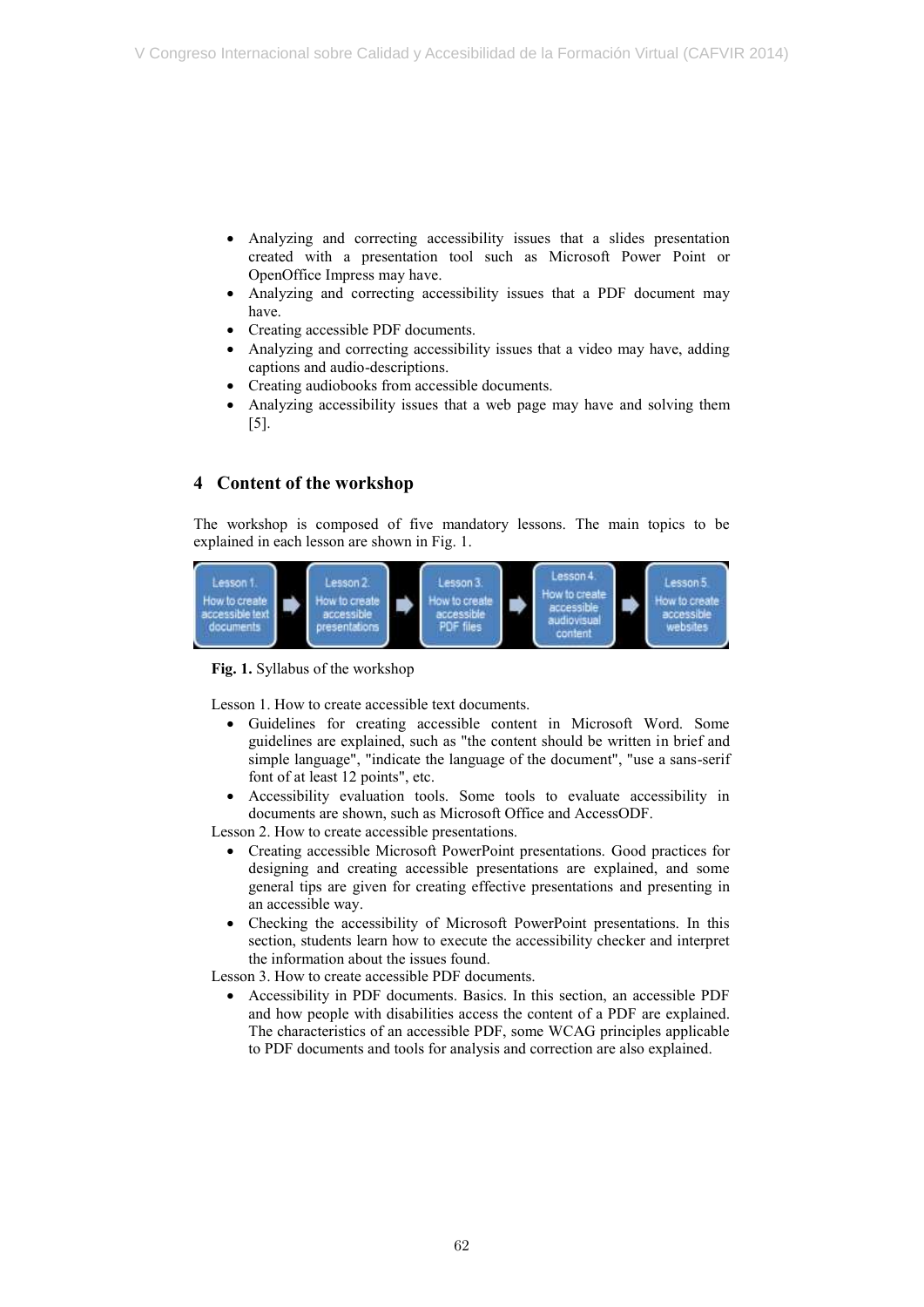Creating accessible PDF documents. This part explains how to create accessible PDF documents from other accessible documents already created. How to evaluate the accessibility of a PDF document is also explained, as well as how to make an initial checking for detecting issues that require modifying the source document, and how to correct accessibility issues directly in a PDF file.

Lesson 4. How to create accessible audiovisual content.

- Properties of an accessible video. This section explains what an accessible video should contain (transcription in text format, captions, audio description, sign language interpretation) and some tools to create accessible audiovisual content.
- Creating accessible video tutorials. Best practices to create effective video tutorials are explained, as well as some techniques for creating and editing videos, and uploading them to YouTube.
- Accessible educational content with audio. This section explains how to create accessible audiobooks from Word documents with a tool called Balabolka. How to insert audio in PDF documents is also explained.
- Checking the accessibility in video and audio files. One checklist for accessibility in audio documents and another one for accessibility in videos is provided.

Lesson 5. How to create accessible websites.

- Developing an accessible website. Some guidelines to develop an accessible website are given, such as identifying the language, including the title of the page, not using color as the only visual means of conveying information, etc.
- Accessibility of the elements of a webpage. This section explains how to make the elements of a webpage, such as images, multimedia (audio, video, presentations), forms, tables, etc. is explained.
- Global evaluation of the accessibility of a web page. Some techniques to evaluate the accessibility of a web page are explained.

### **5 Methodology**

 The workshop is taught using a blended learning model, with educational online activities throughout its duration and weekly classroom activities. The workshop requires a commitment of 50 hours per student.

 The expected duration is 6 weeks of online work for the mandatory part of the workshop, with a commitment of the learner to complete between 5 and 6 hours weekly online, and 15 classroom hours. Another 5 hours may be considered to finish some of the classroom tasks online.

 Based on the European Credit Transfer System (ECTS), the mandatory part of the workshop yields 2 credits, since this system considers that 25 hours of student work equate to one ECTS credit.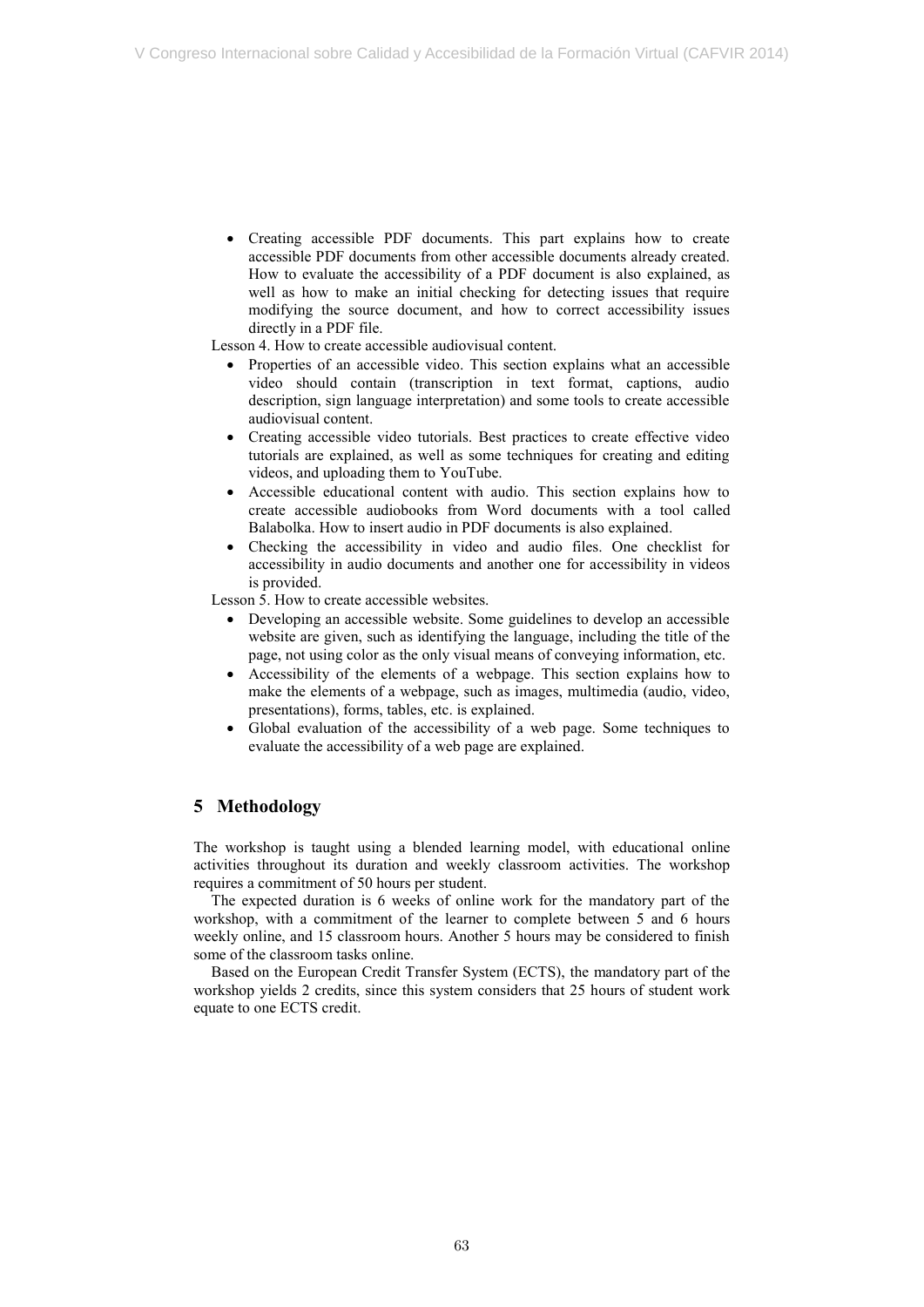#### **5.1 Methodological strategies**

 The same methodology is applied in each lesson, which consists of performing the following teaching activities:

- Study educational content: Students must spend time reading and assimilating the contents of the lesson, which are presented in a sequence of interactive web pages. Students have the opportunity to download the contents of a lesson in one PDF or DOC file, if they want to read in these formats. The educational contents of a lesson are available in the learning platform on the first day of the week assigned to that lesson in the calendar.
- Conducting a self-assessment of knowledge: in order for students to check they have properly assimilated of educational content, they can perform a self-assessment at any time during the study of a lesson and check their level of knowledge.
- Participation in a discussion forum: The tutor of a lesson raises a discussion topic related to the content of the lesson, and the participant students discuss it during the week assigned to the lesson.
- Study of a case study solved: Students have available a practical case related to the theoretical content of the lesson, as well as the solution to that exercise, which enables learning how to solve similar cases.
- Viewing videos: In each lesson students are offered at least three short videos with captions, which can be played and viewed at any time. They are:
	- o A presentation video of the lesson.
	- o An explanation video of a topic of discussion in the forum.
	- o An explanation video of a practical exercise solved.
- Conducting practical classroom activities: one week is dedicated to perform practical classroom activities, in 5 sessions of 3 hours each. In these sessions, the tutors-students interaction is promoted, performing practical cases and discussing the results in common.

 As a proof of completion of classroom activities, students must send a description of the work completed in the classroom sessions to the tutors. They can do this at the end of the week or later to have the opportunity to review the written work and, if necessary, improve it before sending it to the tutor.

#### **5.2 Educational contents and resources**

The main materials used in the workshop are:

- Online content: The online training content is offered in various formats: web, PDF, Word, PowerPoint and video.
- Resources for practical work: Students are offered the statements of the practical work to be performed in each lesson, and the software needed to solve it is given. The software is generally free to use, except in the case of the Microsoft Office 2007 or 2010 suite for lessons 1 and 2. If students do not have the required programs, a corresponding exercise can be performed with a similar free editor, such as Libre Office, although the content is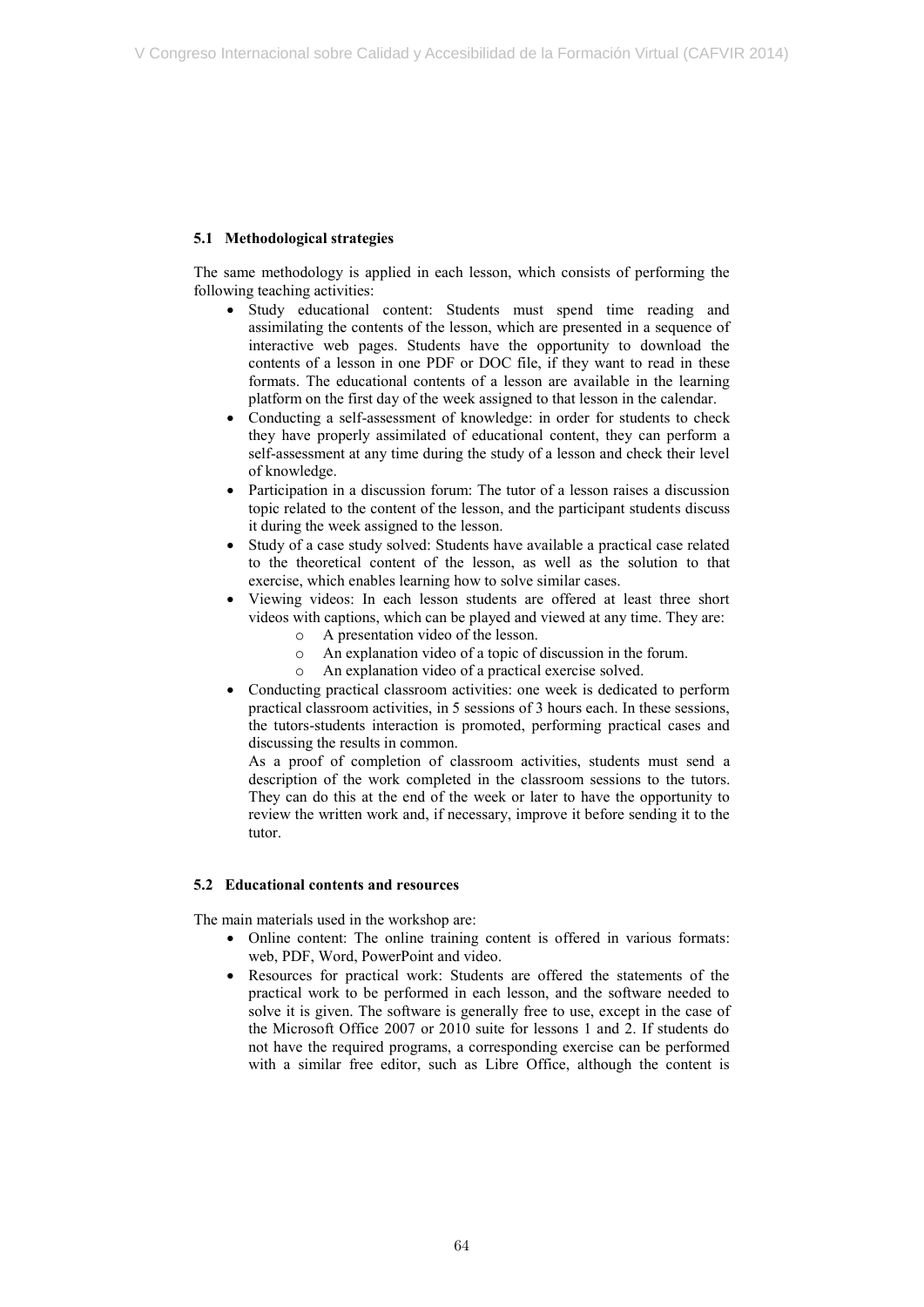designed for Microsoft Office because it offers tools to evaluate automatically the accessibility of documents and presentations.

 Resources for classroom practices: In general, the same programs are used in classroom practices as in online practices.. The classroom practices are conducted in a classroom equipped with a computer per student, with the necessary software already installed.

#### **6 Assessments**

 Different activities of students' assessment are carried out in order to check the acquisition of the competences provided in each lesson of the workshop.

 Assessment activities have been planned for the online part and the classroom part. The total maximum grade that can be obtained in the workshop is 100%, but the workshop can be passed with a grade of at least 60%.

 The online part represents 60% and the classroom part represents 40% of the total, based on the following distribution:

- 1. Online phase (60%): Participating in 5 lessons online represents 60% of the grade, according to the following breakdown:
	- a. Assessment test of theoretical knowledge of the lessons (20%): The test consists a questionnaire with a maximum score of 4% per lesson.
	- b. Participation in the discussion forum of the lessons (10%): The level of students' participation and discussion in the forum of each lesson is assessed, with a maximum score of 2% per lesson.
	- c. Online practical work of the lesson (30%): Students must solve a practical case raised in the lesson and send their solution to the tutor. The maximum score of the practical work is 6% per lesson.
- 2. Classroom phase (40%): When performing classroom activities and the quality of the work that will be sent submitted after the week are valued.
	- a. Assistance in classroom activities  $(10\%)$ .
	- b. Level of participation in classroom activities (10%).
	- c. Personal work sent to the tutor as evidence of the classroom activities performed (20%).

#### **7 Conclusions and future work**

 The workshop created allows students who perform it to create accessible digital educational content. So far this workshop has been launched in different test groups in Latin America and the results have been positive. The results obtained in these pilot groups will be analyzed and studied in the near future, and the results and the gathered experience in these first workshops will be published.

 In these pilot groups, some obstacles to make accessible existing documents were observed: one obstacle is that an extra effort is required to make accessible an existing document. Furthermore, if the document previously created has been incorrectly